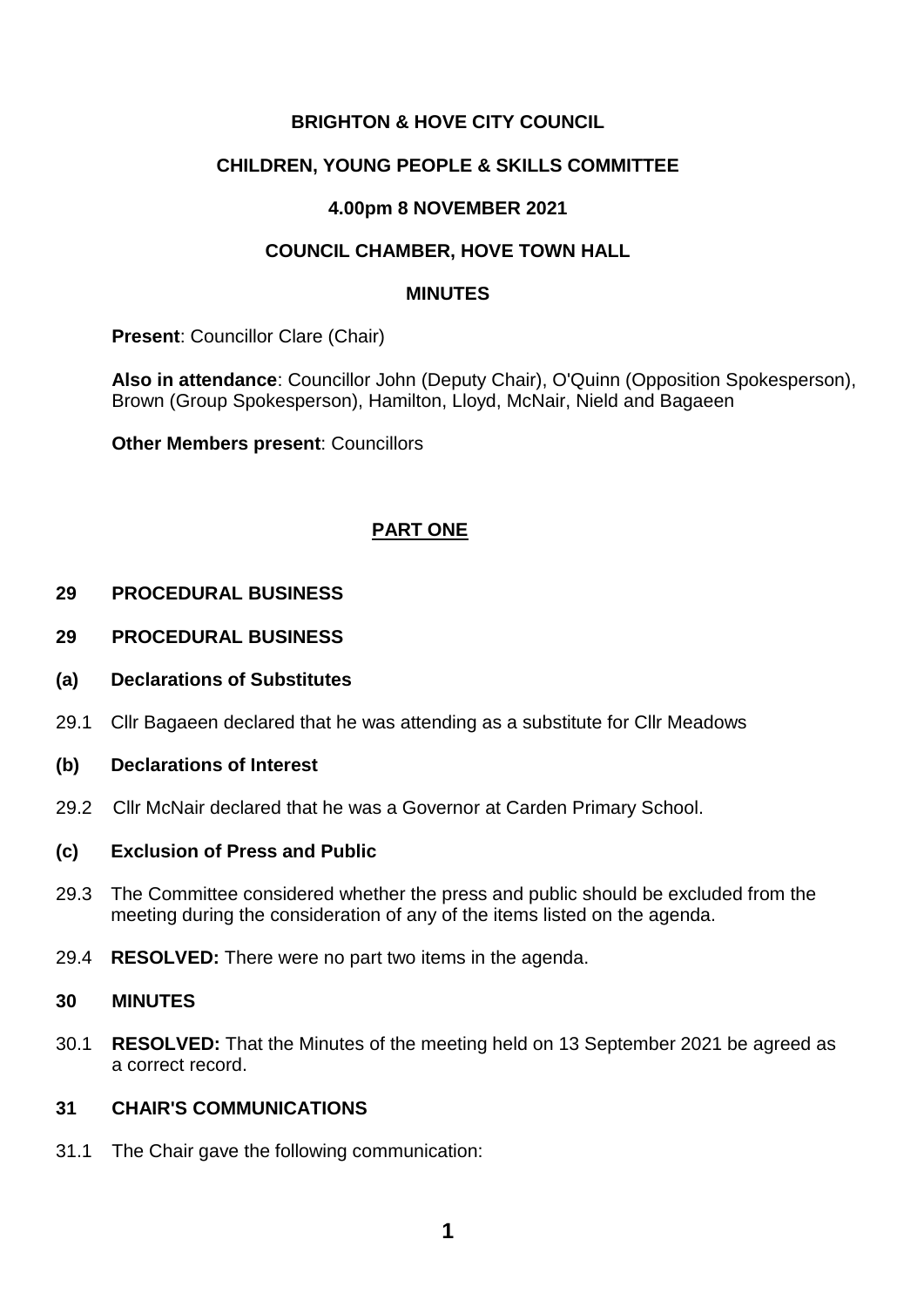Firstly, on the agenda today we were due to have a presentation on activities held during the holidays for SEND children. Unfortunately, those due to present today are unwell and we have therefore delayed this to a future meeting.

## **YOUTH ENGAGEMENT**

Cllr O'Quinn and I attended Youthwise in October where we were grilled by young people on the city's response to the climate crisis as we should be. Thank you to the young people present for such an insightful discussion. Committee will know that youth engagement is really important to me, and you will note that the agenda includes an update on the annual make your mark survey and a general update on the work of youth council. I'm really pleased to see that the youth council is now bursting with 23 members following the induction day held in October which I was sadly unable to attend due to contracting covid-19.

# **COVID-19**

On note of covid and the pandemic, we continue to keep a watching eye on the raising figures among school age children. While vaccination among 12-15 year olds is progressing, we remain concerned that the high rates of covid are slowing the programme down, due to the wait between catching covid and having a jab. We are also critical of Government's inaction on preventing the spread in schools. Cllr Sarah Nield wrote to Government last Monday addressing some of those concerns – including the slow delivery of c02 monitors into our city's schools and how the lack of measures will further disrupt education.

### **ACADEMISATION**

This is the first meeting since Moulsecoomb Primary has become an academy – having been forced out of our hands by the ideology of government. I want to thank the campaign for the work they did in challenging the academisation. As an administration, we have asked officers to keep a focus on what they can do to help prevent forced academisation of more education settings in our family of schools and we have requested regular updates on the work being done to support schools at risk of a negative OFSTED judgement. However, our work to support schools who are fighting academisation may well be hampered. In half term, the Government announced a consultation on removing the school improvement grant from councils. This funds the work we do in supporting our schools, including school improvement advisors who work with schools who need support. Without this grant, this work is at risk. I am concerned this is an attempt by Government to force further academisation by the back door.

### **UNACCOMPANIED ASYLUM-SEEKING CHILDREN**

Talking of Government's failed policies, I would like to highlight that the hotel that is holding uascs in our city remains open. After a few months in operation it remains clear that a rota for councils to take UASC which is voluntary is not the solution to ensuring that UASCs get the support they need from councils across the country. This council has already taken over our suggested statistical quota- we are currently around 130% of that, taking both spontaneous arrivals and from the rota in spite of this*.*

. We remain over 0.07% of our quota, currently around 130% of that, taking both spontaneous arrivals and from the rota in spite of this. I am frustrated that this government is enabling other councils to get away without providing this support to vulnerable refugee children. Once again we call on them to close the Hove site and introduce a mandatory rota so that everyone plays their part.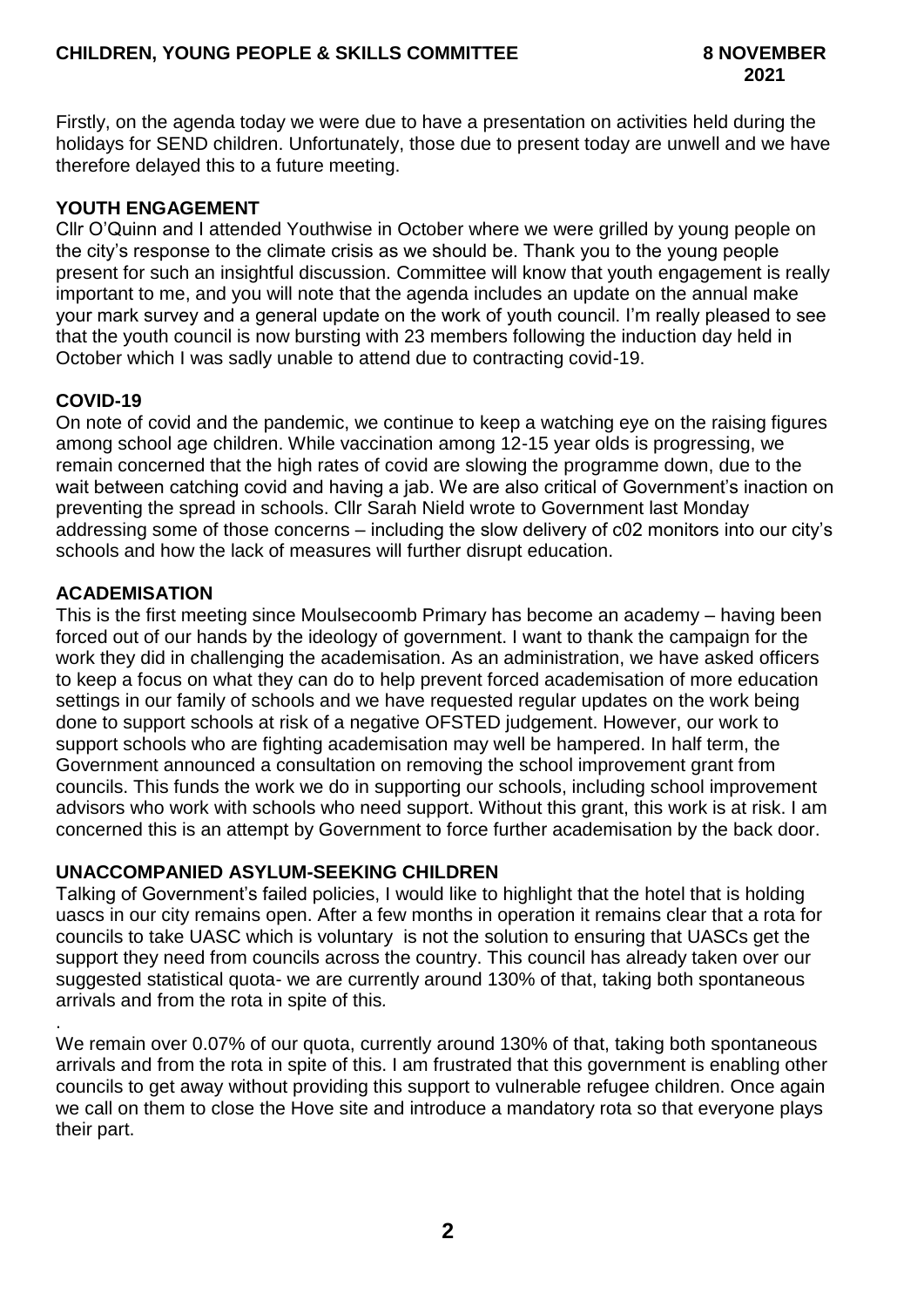## **CHILDREN, YOUNG PEOPLE & SKILLS COMMITTEE 8 NOVEMBER**

# **BUDGET / SPENDING REVIEW**

I was keeping a keen eye on this autumns budget and spending review to see how it will impact children and young people in our city. While there were some announcements made – this doesn't fill the gaps that are needed after both increased costs and reducing funding over the last decade. In many cases was a reannouncement of funding already made. Talking of reanouncements – they re-announced the youth investment fund, now two years after they first announced it. I would really like to see progress on this fund, and I will once again use my chairs communications to urge the Government to release the funding so that youth services in our city can access vital support.

### **32 CALL OVER**

32.1 The following items on the agenda were reserved for discussion:

Item 36 – An Update and Review of Foundation for Our Future Item 37 – Make Your Mark Campaign Item 38 – School Admission Arrangements 2023-2024 Item 40 – Pay Progression for Staff in Schools Item 41 – School Ofsted Presentation

32.2 The following item on the agenda were agreed without discussion:

Item 39 – Proposal to Relocate West Hove Infant School

### **33 PUBLIC INVOLVEMENT**

33.1 There were no Petitions, Written Questions or Deputations

### **34 MEMBER INVOLVEMENT**

34.1 There were no Petitions, Written Questions, Letters or Notices of Motion

### **35 HOLIDAY SUPPORT FOR SEND CHHILDREN**

35.1 This item was deferred to a later meeting of the Committee

## **36 AN UPDATE AND REVIEW OF FOUNDATION FOR OUR FUTURE**

- 36.1 The Committee considered the report of the Executive Director Families, Children & Learning which provided an update on the work of Foundation For our Futures and the progress made in Brighton and Hove on the objectives. The report was introduced by the Assistant Director for Safeguarding & Care and by Ms S Button, Programme Director for Foundations for Our Future. Ms Button spoke on the review and the recommendations which came from that.
- 36.2 Cllr O'Quinn noted that a number of different organisations were involved in this and asked who would have overall scrutiny. The Assistant Director said that each organisation had its own Emotional Health & Wellbeing Board which looked at the work at a local level, there was also the Operational Board which looked at how things were being delivered across the Sussex area, there was the Executive Board which was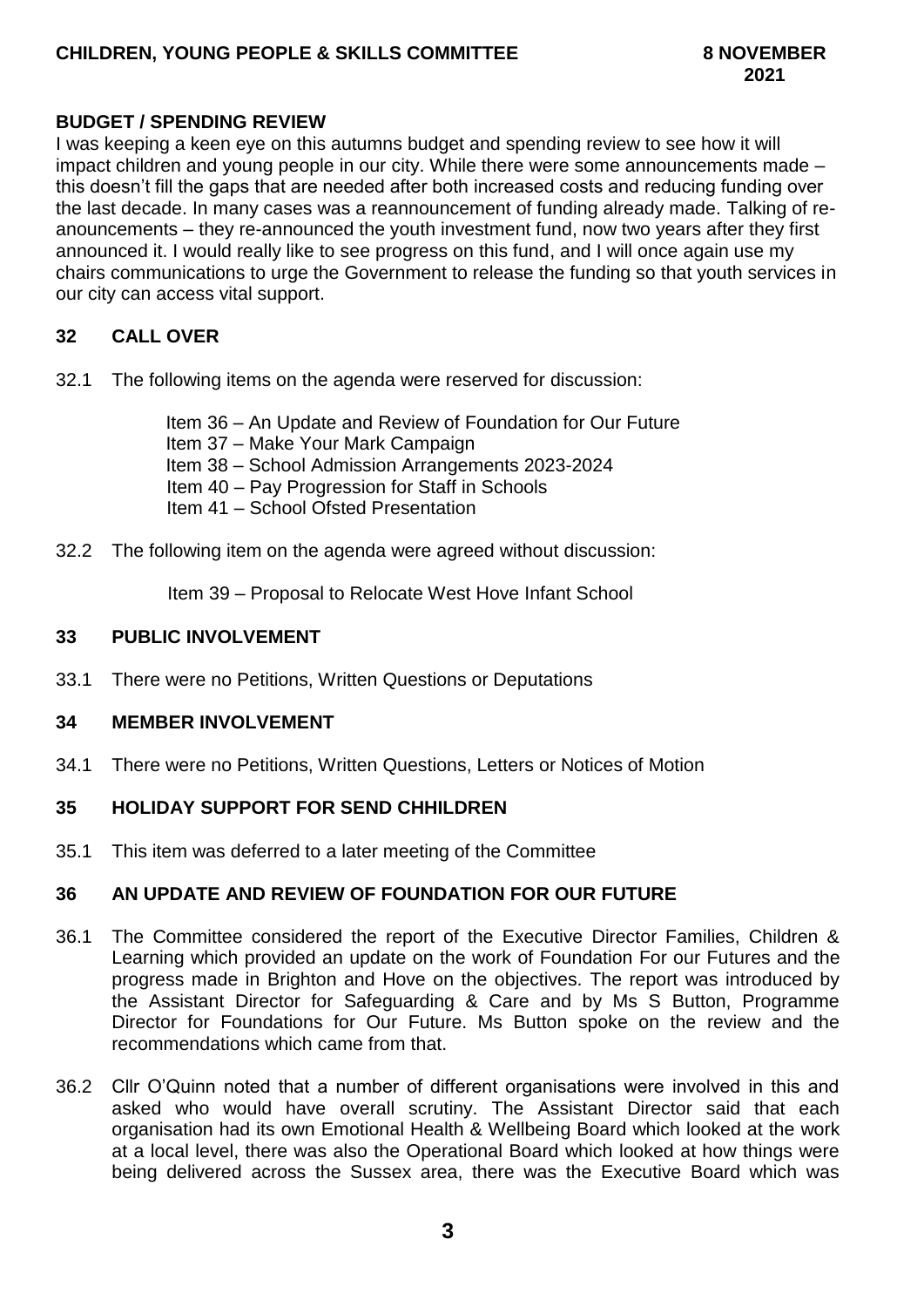chaired by the DCS of West Sussex, and within Brighton & Hove there was the Children & Young Peoples Health Oversight Board. Cllr O'Quinn referred to recommendation 12 and noted that there was currently a delay in young people being able to access the service and hoped that this would be one of the issues which was looked at and the service improved. The Assistant Director said that the level of demand was being looked at by CAMHS, but there was currently a shortage of staff which was being addressed. Cllr O'Quinn referred to recommendation 13 and asked how effective the Mental Health Support Teams in schools had been. The Assistant Director, Health, SEN & Disability said that work was being undertaken in schools, both primary and secondary, and the Council were working with the CCG and Public Health. Things were going well, but there was more work to be undertaken such as work around the triage system, and the Council were working with colleagues to address any gaps.

- 36.3 Cllr Lloyd asked if a young person would be appointed as Co-Chair of the Oversight Board and how they would be recruited. Ms Button said that expressions of interest and a description of the role had been sent to young people, and a young person had recently been appointed and would Co-Chair the next meeting of the Board.
- 36.4 Cllr Brown was concerned with the delay in accessing the services of CAMHS and said that this needed to be monitored closely by the Health & Welbeing Board. The Executive Director said that there was intensive oversight of this issue and steps to improve the service was set out in the report.
- 36.5 Cllr Hamilton referred to recommendation 18 and noted that no review or audit of EWB or targeted services outside of SPFT had begun, and asked when it would start. Ms Button said the report was slightly out of date and the review had begun and was expected to be completed in 2023.
- **36.6 RESOLVED:** That the Committee noted the work being undertaken in regard to Children's mental Health under Foundations for Our Future.

# **37 MAKE YOUR MARK CAMPAIGN UPDATE**

- 37.1 The Committee considered the report of the Executive Director Families Children & Learning which provided an update on progress made towards the City's Make Your Mark campaign. The report was introduced by the Youth Work Co-Ordinator and Ms L Brown, Young Person representative.
- 37.2 Cllr John noted that unlike other authorities the number of students in the city who were voting had dropped and asked if there were strategies in place to address that. Ms Brown said that there had been an online campaign, and officers had met with the Youth Council to discuss this, but agreed that steps should be taken to make more young people aware that they could vote. Cllr John asked if Green Leaf awards had been costed and was advised that it hadn't.
- 37.3 Cllr Bagaeen noted that the report said that there were no financial implications and that the Equality Implications had been left blank. The Youth Work Co-Ordinator said that for the purposes of this report there were no financial or equality implications, but said that it was important to ensure that all the different groups across the City were involved in the campaign.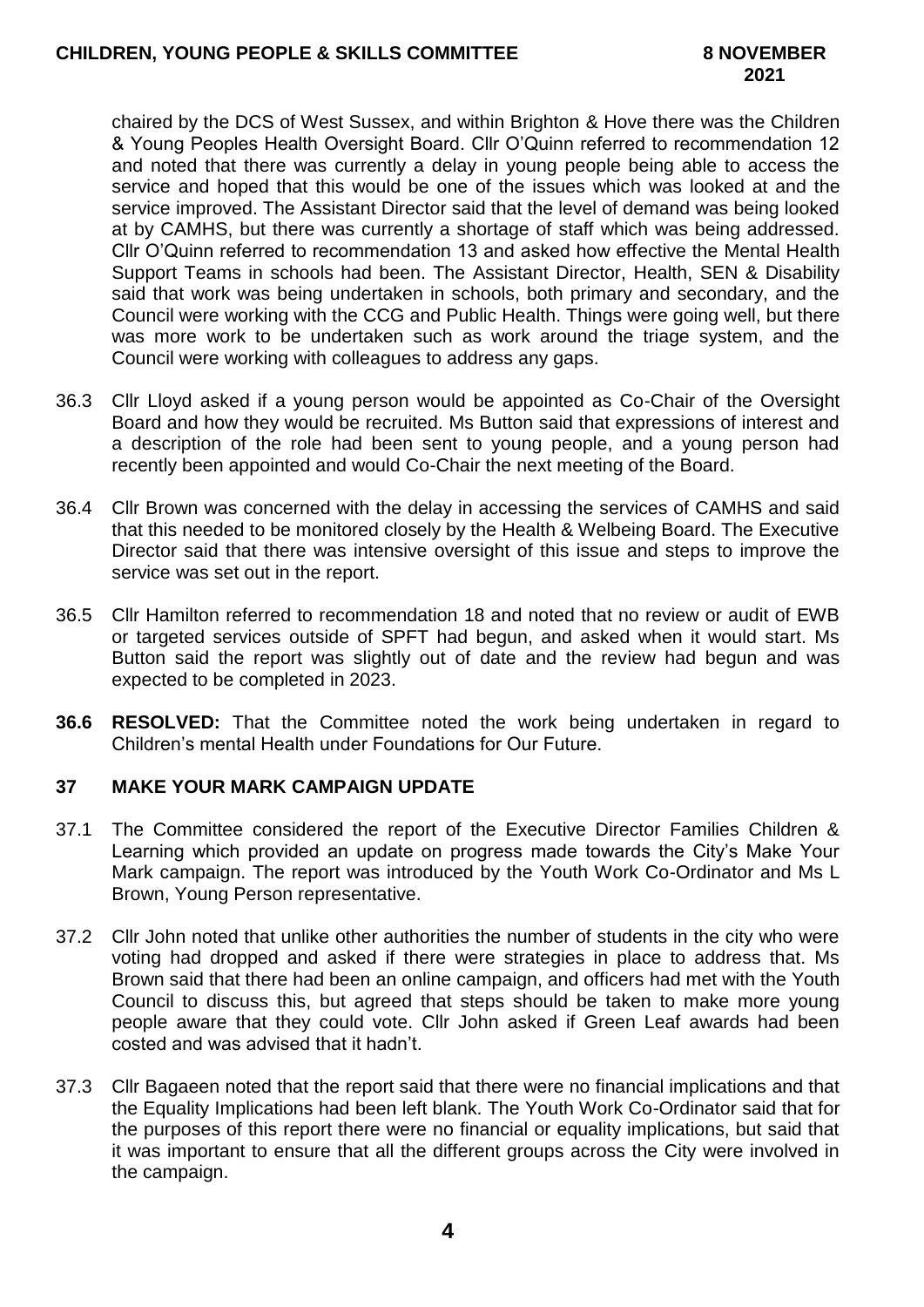- 37.4 Mr Muirhead wondered if the Green Leaf Awards could provide validation and quality assurance for charities in the city. Ms Brown said that that was a good idea, but at the moment the focus was on small businesses and larger organisations would be looked at in the future. He said that he was aware that there was a vacant youth participation post and asked if that was being recruited, and was advised that budgets were currently being set and so recruitment would be undertaken once that was done.
- **37.5 RESOLVED:** That the Committee noted the progress made by the Youth Council towards the local Make Your Mark Campaign that aims to protect the environment and reduce plastic waste.

#### **38 SCHOOL ADMISSION ARRANGEMENTS 2023-2024**

- 38.1 The Committee considered the report of the Executive Director Families Children & Learning regarding the proposed school admission arrangements for the city's schools, for which the Council is the admission authority, for the academic year 2023-24. The report was introduced by the Head of School Organisation.
- 38.2 Cllr Brown accepted that the PAN for schools needed to be addressed but would have preferred the larger schools to have reduced their admission number, and was concerned that having an admission number of 45 for some schools could be difficult. Cllr Brown asked what the intake number had been for the two primary schools in Woodingdean. The Head of School Organisation said that in September 2021 there had been 43 at Rudyard Kipling and 60 at Woodingdean Primary. He said that the forecasts showed that there would be 92 children starting primary school in Woodingdean area in 2023 and 78 children in 2025.
- 38.3 Cllr O'Quinn asked how carefully the reduction in PAN had been looked at and the impact on the local areas. The Head of School Organisation said that the authority were committed to ensuring that every area had a local school and the options had been fully considered but there would be a surplus of places in the future. Cllr O'Quinn was concerned that the consultation would be held over the Christmas period and asked if the consultation could start in January instead. The Head of School Organisation said the under the School Admissions Code the admission arrangements for a September 2023 start would have to be agreed by 28 February 2022, and therefore the consultation would have to be completed in January in order for the responses to be taken into consideration and arrangements agreed within the required time frame.
- 38.4 Ms Boyd asked if the impact on the speech and language provision at Carden Primary School had been considered if the PAN were to be reduced. The Head of School Organisation said schools would be able to respond to the consultation and set out any concerns they may have.
- 38.5 Cllr McNair stated that he was a Governor at Carden Primary School. The Chair asked the lawyer for confirmation that he could speak and was advised that if he asked a general question on the report he could as there was no pecuniary interest, but when the matter came back to this committee for a decision that would be reviewed and advise taken from the Monitoring Officer. Cllr McNair asked why schools rated Good by Ofsted may have their PAN reduced, he suggested that changing the admission number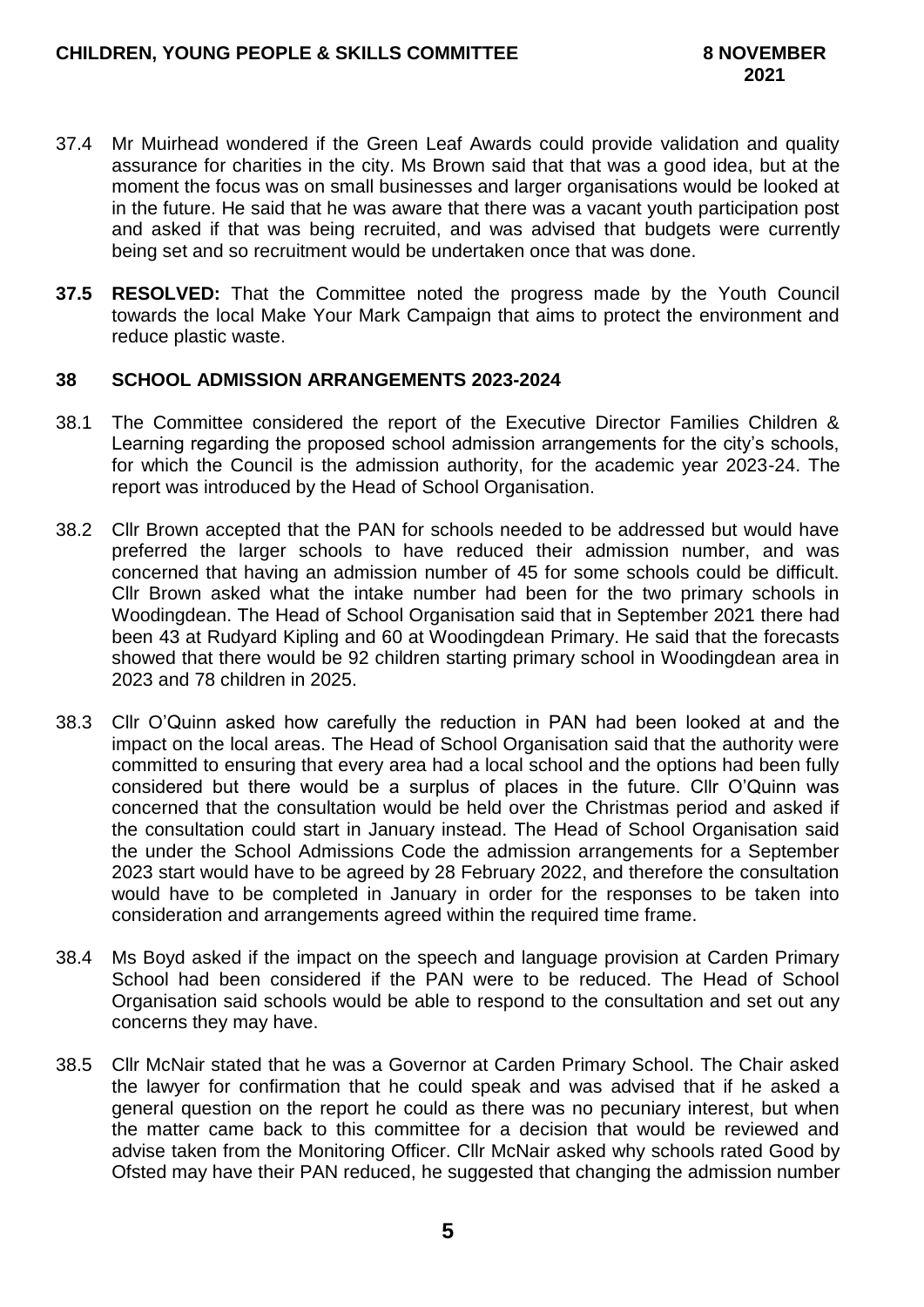at some schools may mean children had to travel further away and asked if any impact on sustainable travel had been looked at. He asked if data from estate agents had been collected, and noted that the proposed changes were from schools in less affluent areas. The Head of School Organisation said that the Council needed to look at the whole city and proposals addressed the surplus places across that area. He accepted that schools with Good Ofsted ratings had been included, but the decision on the schools listed in the report was not based on how good they were. Transport links would be looked at as part of the consultation. The projected figures on the number of young children were based on data from the NHS and the projections had not shown any significant changes and so the Council were confident on the figures provided.

- 38.6 Councillor Hamilton said that there may still be spaces at schools even if the PANs were reduced, and felt that on the projected figures that no child would not be able to attend their local school, and in the circumstances the recommendations were the best way forward.
- 38.7 Cllr Bagaeen noted that some schools may have a PAN of 45 and asked if that would be one class of 30 and one of 15. The Head of School Organisation that there would be mixed age teaching and examples of how that would work were set out in the appendices to the report.
- **38.8 RESOLVED:** That the Committee agreed
	- (i) To make no changes to the council's admission arrangements (other than those listed below) or school catchment areas (where applicable);
	- (ii) To consult upon a change to the Published Admission Number (PAN) of Bevendean Primary School from 60 to 45 pupils;
	- (iii) To consult upon a change to the PAN of Carden Primary School from 60 to 30 pupils;
	- (iv) To consult upon a change to the PAN of Coldean Primary School from 60 to 45 pupils;
	- (v) To consult upon a change to the PAN of Queens Park Primary School from 60 to 30 pupils;
	- (vi) To consult upon a change to the PAN of Rudyard Kipling Primary School from 60 to 45 pupils;
	- (vii) To consult upon a change to the PAN of Saltdean Primary School from 90 to 60 pupils;
	- (viii) To consult upon a change to the PAN of Woodingdean Primary School from 60 to 45 pupils;
	- (ix) To make no changes to the "relevant area";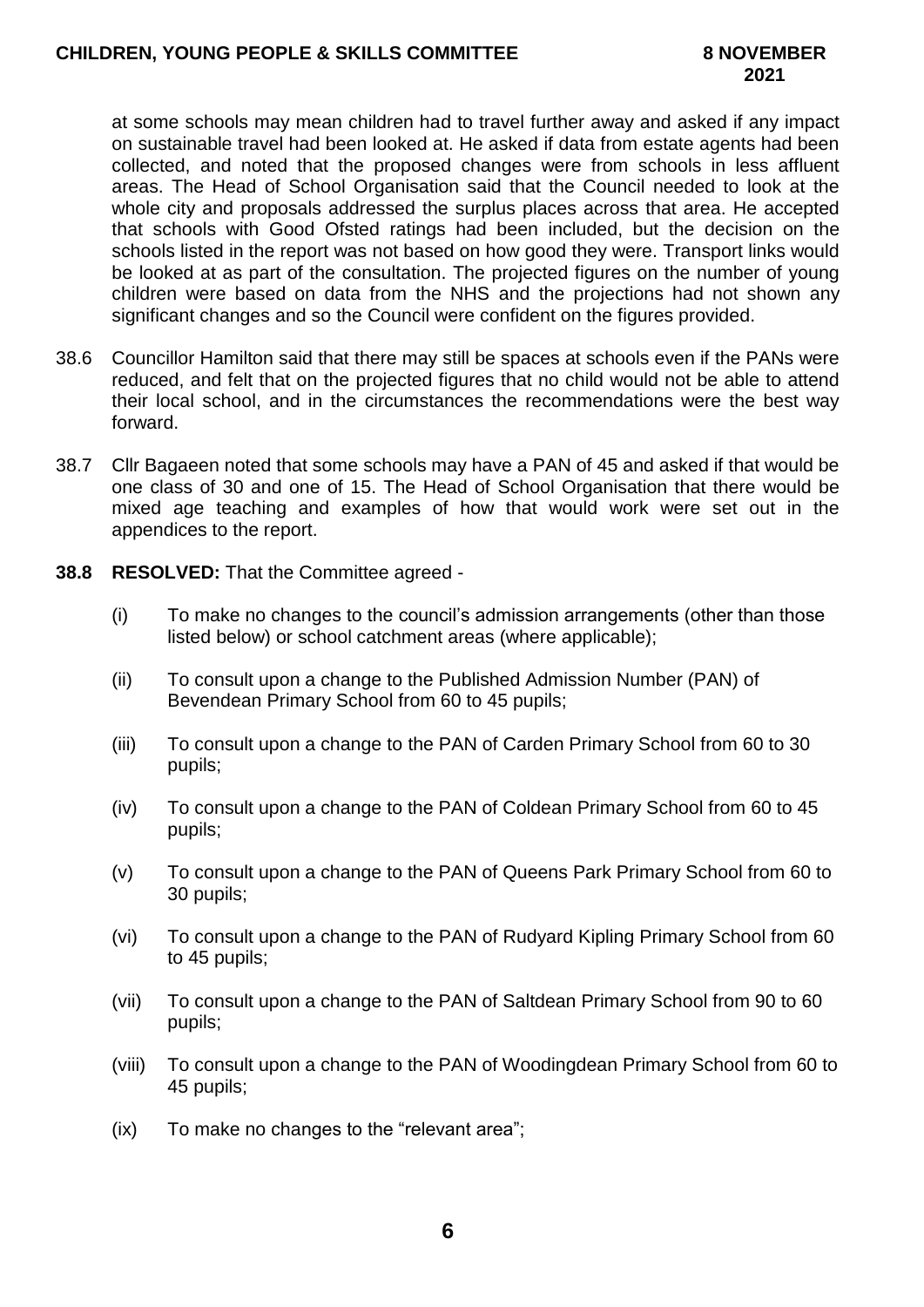(x) Noted the expectation that in the next 3-5 years proposals to consult upon a change to the Published Admission Number (PAN) of more schools will be required alongside the possible closure of some primary schools in the city. To best ensure schools are best placed to face this future increasing focus will be placed upon developing more and larger collaborations between schools which it is hoped will provide greater resilience to the challenges that will follow.

# **39 PROPOSAL TO RELOCATE WEST HOVE INFANT SCHOOL**

- 39.1 This item was agreed without discussion.
- 39.2 **RESOLVED:** That the Committee
	- (i) Noted the responses to the public consultation held between 20 September and 25 October 2021;
	- (ii) Agreed to the relocation of the West Hove Infant School (Connaught Road) classes to the Hove Junior School (Holland Road) site with effect from January 2022.

# **40 PAY PROGRESSION FOR STAFF IN SCHOOLS.**

- 40.1 The Committee considered the report of the Executive Director Families Children & Learning regarding pay progression for staff in schools.
- 40.2 Cllr O'Quinn said that the recommendations in the report were expected, but she would like to see changes. She felt that it was unfair that academies did not have to comply with the pay grades but was pleased to note that for those employed by the Council on the lowest pay grade would receive an increase in their salaries.
- 40.3 The Committee voted on the recommendations and they were agreed with the Labour Group abstaining.
- **40.4 RESOLVED:** That the Committee declined to make the requested amendment to the Model Teacher's Pay Policy for Schools.

## **41 SCHOOL OFSTED PRESENTATION**

- 41.1 The Committee considered the report of the Executive Director Families Children & Learning which provided an update of the latest Ofsted inspections since the last committee meeting. The item was introduced by the Head of Education Standards & Achievements and the Children's Centre Manager.
- 41.2 The Committee were advised that Ofsted were now inspecting schools again. The City continued to have a high number of Good rated schools which was above the national average and a low number of schools which required improvement. Both St Nicolas CE Primary and Carden Primary had recently been inspected and the reports were expected in the forthcoming week. With regard to the Early Years Register in the City, 99% were judged to be Good or Outstanding which was above the national average. The Nest Nursery and Bear's House Nursery had previously been Required